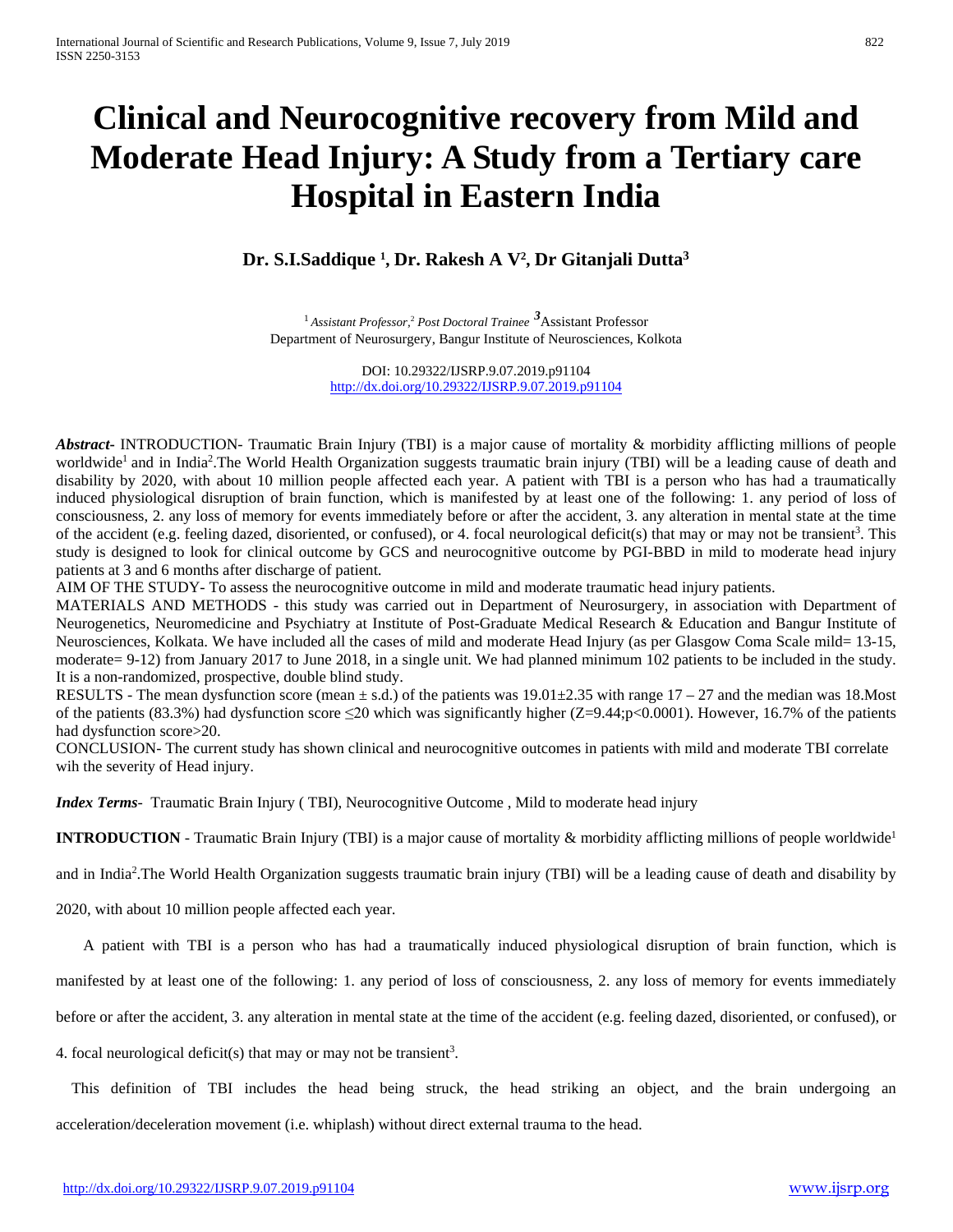International Journal of Scientific and Research Publications, Volume 9, Issue 7, July 2019 823 ISSN 2250-3153

 This study is designed to look for clinical outcome by GCS and neurocognitive outcome by PGI-BBD in mild to moderate head injury patients at 3 and 6 months after discharge of patient.

#### **AIM OF THE STUDY-**

To assess the neurocognitive outcome in mild and moderate traumatic head injury patients.

#### **MATERIALS AND METHODS-**

After obtaining clearance from the ethical committee of the institute, this study was carried out in Department of Neurosurgery, in association with Department of Neurogenetics, Neuromedicine and Psychiatry at Institute of Post-Graduate Medical Research & Education and Bangur Institute of Neurosciences, Kolkata. We have included all the cases of mild and moderate Head Injury (as per Glasgow Coma Scale mild= 13-15, moderate= 9-12) from January 2017 to June 2018, in a single unit. We had planned minimum 50 patients to be included in the study. It is a non-randomized, prospective, double blind study.

#### **Inclusion Criteria**

- 1. All patients of mild to moderate head injury GCS >=9(classified according to Glasgow Coma Scale).
- 2. Age more than 18 years

#### **Exclusion Criteria-**

- A. GCS<9 (Severe head Injury)
- B. Age  $<$  18 years
- C. Associated chest, abdomen & limb injury
- D. Penetrating brain injury
- E. Patient with pre existing psychomotor impairment

#### **Study tools –**

- 1. General- Age, sex, contact information, educational status, occupation, marital status, date and time of admission
- 2. History of event- Mode of injury, date and time of injury, route of referral
- 3. Initial examination including GCS
- 4. Neuroimaging data and operative notes if any surgical procedure is done
- 5. Date of discharge or death and GCS at the time of discharge
- 6. Glasgow Outcome Score at 3 month& 6 month interval
- 7. Neurocognitive outcome at 3 month & 6 month interval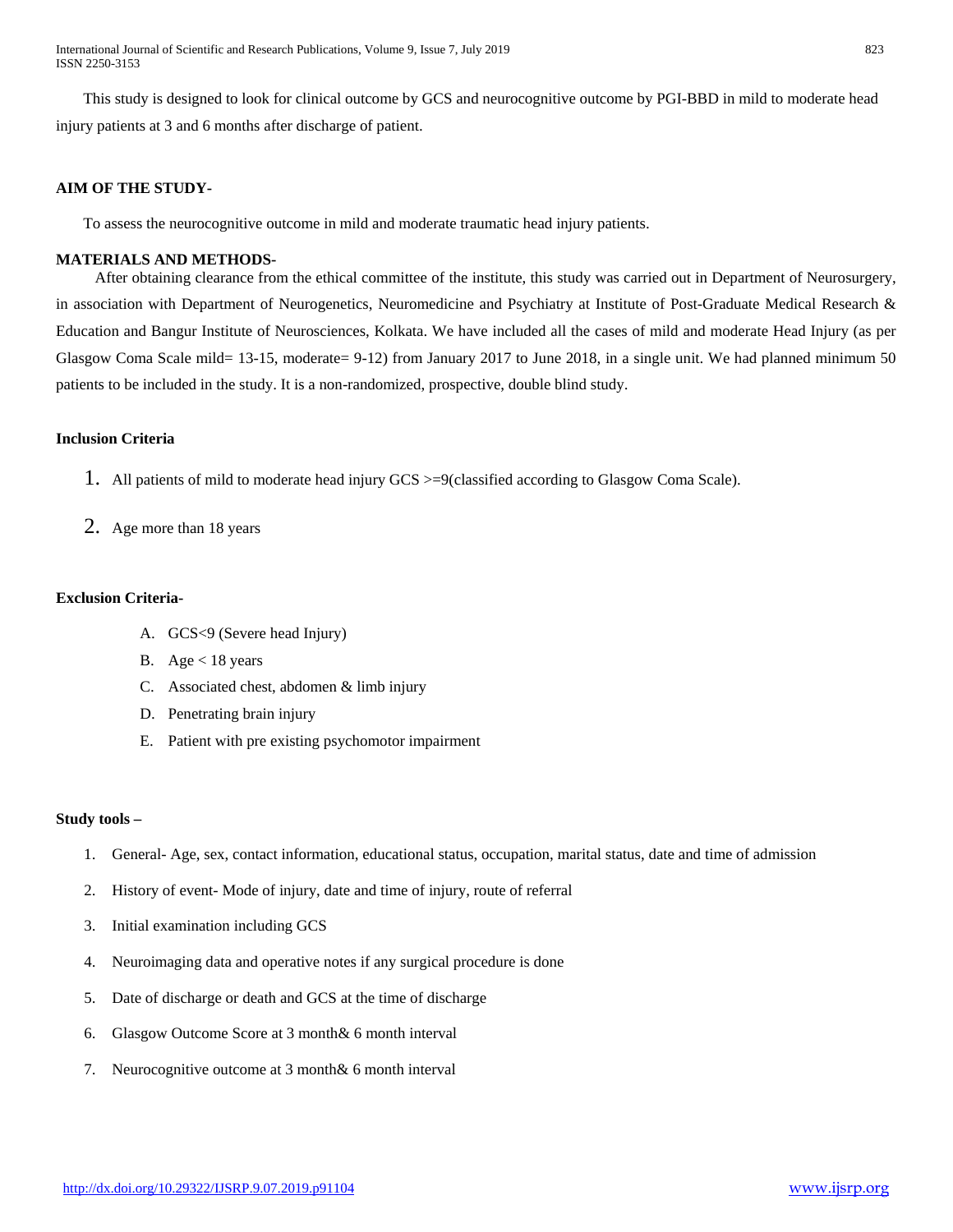# **GLASGOW OUTCOME SCALE**

| GOS <sub>1</sub> |  | Good recovery |
|------------------|--|---------------|
|------------------|--|---------------|

- GOS<sub>2</sub> Moderate disability (disabled but independent), no assistance with activities of daily living
- Severe disability (conscious but disabled), needing GOS 3 assistance with activities of daily living
- GOS 4 Persistent vegetative state
- GOS<sub>5</sub> Death

# GOS = Glasgow outcome scale

# **PGI-Battery of Brain Dysfunction (PGI-BBD)**

The components of the PGI-BBD are as follows:

- PGI Memory Scale (PGIMS)
- Revised Bhatia Short Battery of Performance Tests of Intelligence (BSR-R)
- Verbal Adult Intelligence Scale (VAIS)
- Nahar–Benson test
- Bender visual motor Gestalt test (Bender–Gestalt test).

#### **Study Technique**-

 Patients of head injury were admitted in emergency ward and after evaluation started on standard treatment protocol as per clinical and neuroimaging findings. If necessary they underwent emergency surgery for head injury. All discharged patients were followed up at 3 & 6 months. They were allocated to one of the categories of Glasgow Outcome Scale by means of structured interview. Neurological assessment using PGI BBD Neuropsychological battery was done at 3 & 6 months.

Data thus generated was analyzed with the help of Microsoft excel 2007 and SPSS version 22<sup>nd</sup> software. Appropriate tables and graphs were generated. Chi-square test and other appropriate statistics as applicable was incorporated in the study for statistical inferences.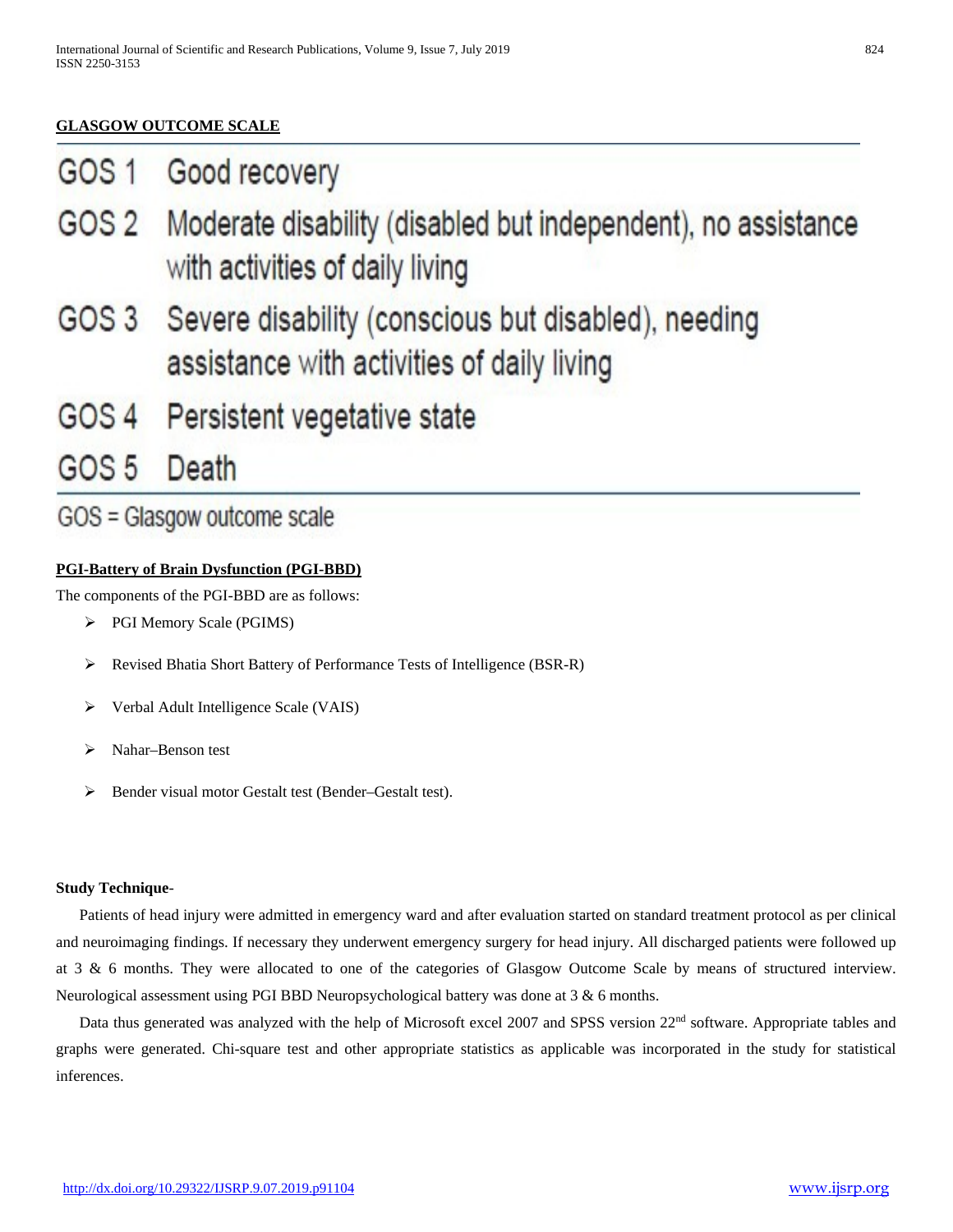International Journal of Scientific and Research Publications, Volume 9, Issue 7, July 2019 825 ISSN 2250-3153

#### **Results-**

We have recruited total 102 patients in our study. Baseline data regarding age, sex and clinical presentation of the subjects was collected.

| Age (in years)  | <b>Number</b>     | $\frac{0}{0}$ |
|-----------------|-------------------|---------------|
| $21 - 40$       | 71                | 69.6%         |
| $41 - 60$       | 29                | 28.4%         |
| >60             | 2                 | 2.0%          |
| <b>Total</b>    | 102               | 100.0%        |
| Mean $\pm$ s.d. | $37.71 \pm 12.01$ |               |
| <b>Median</b>   | 36                |               |
| Range           | $21 - 64$         |               |

#### **Table-1: Distribution of age of the patients**

Most of the patients (59.6%) were with age between  $21 - 40$  years (69.6%) which was significantly higher than the patient with age >40 years (Z=4.56;p<0.0001).

Thus traumatic head injuries were mostly prevalent among the patients with age between  $11 - 40$  years.

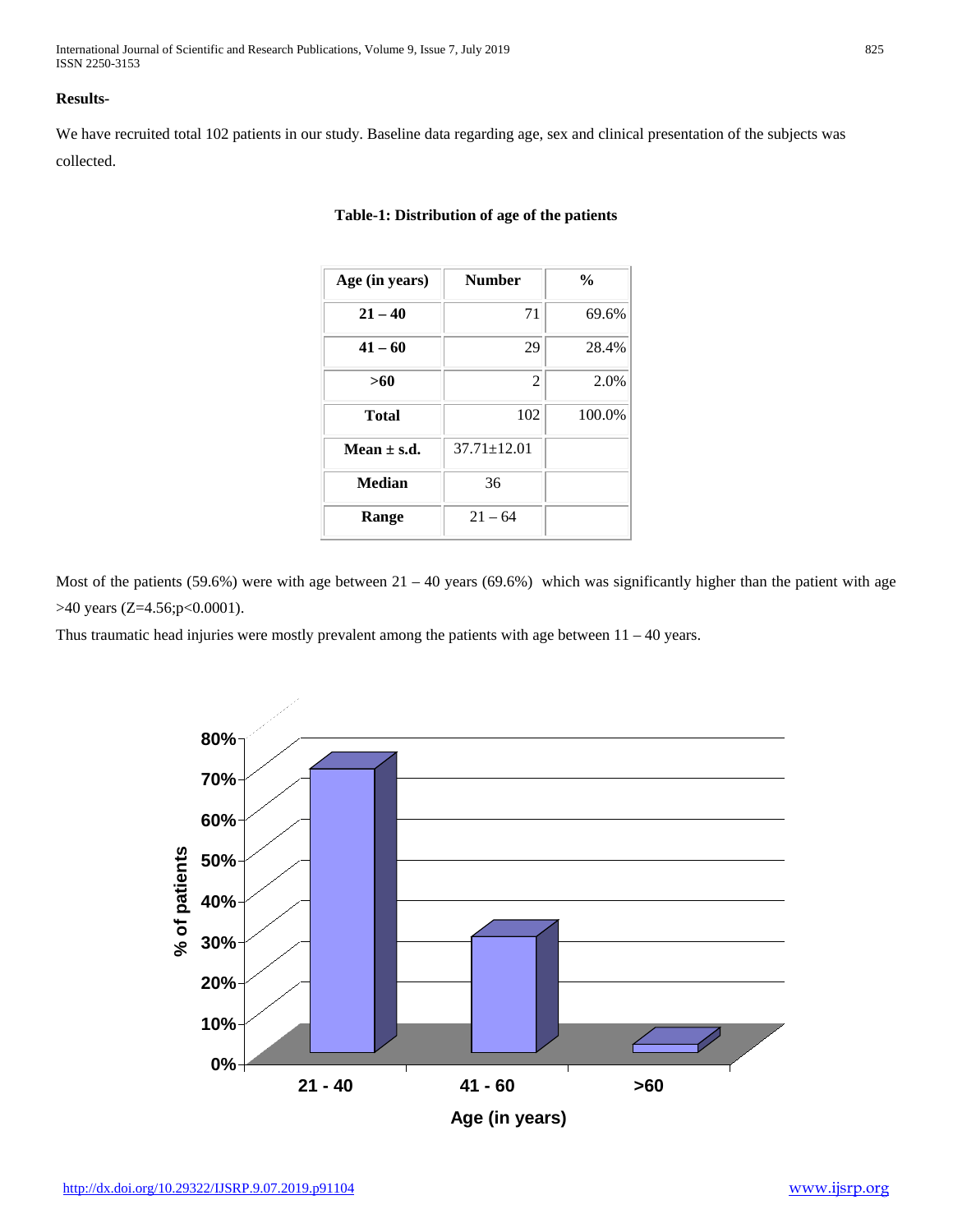#### **Sex-wise Distribution of Head Injury patients**

#### **Table-2: Distribution of gender of the patients**



| Gender             | <b>Number</b> | $\frac{6}{9}$ |
|--------------------|---------------|---------------|
| Male               | 59            | 57.8%         |
| Female             | 43            | 42.2%         |
| <b>Total</b>       | 102           | 100.0%        |
| <b>Male:Female</b> | 1.4:1.0       |               |

The ratio of male and female (Male**:**Female) was 1.4:1.0. Test of proportion showed that proportion of males (57.8%) was significantly higher than that of females (42.2%) (Z= 2.26; p=0.023).

Thus males were in significantly higher risk of having traumatic head injury than females.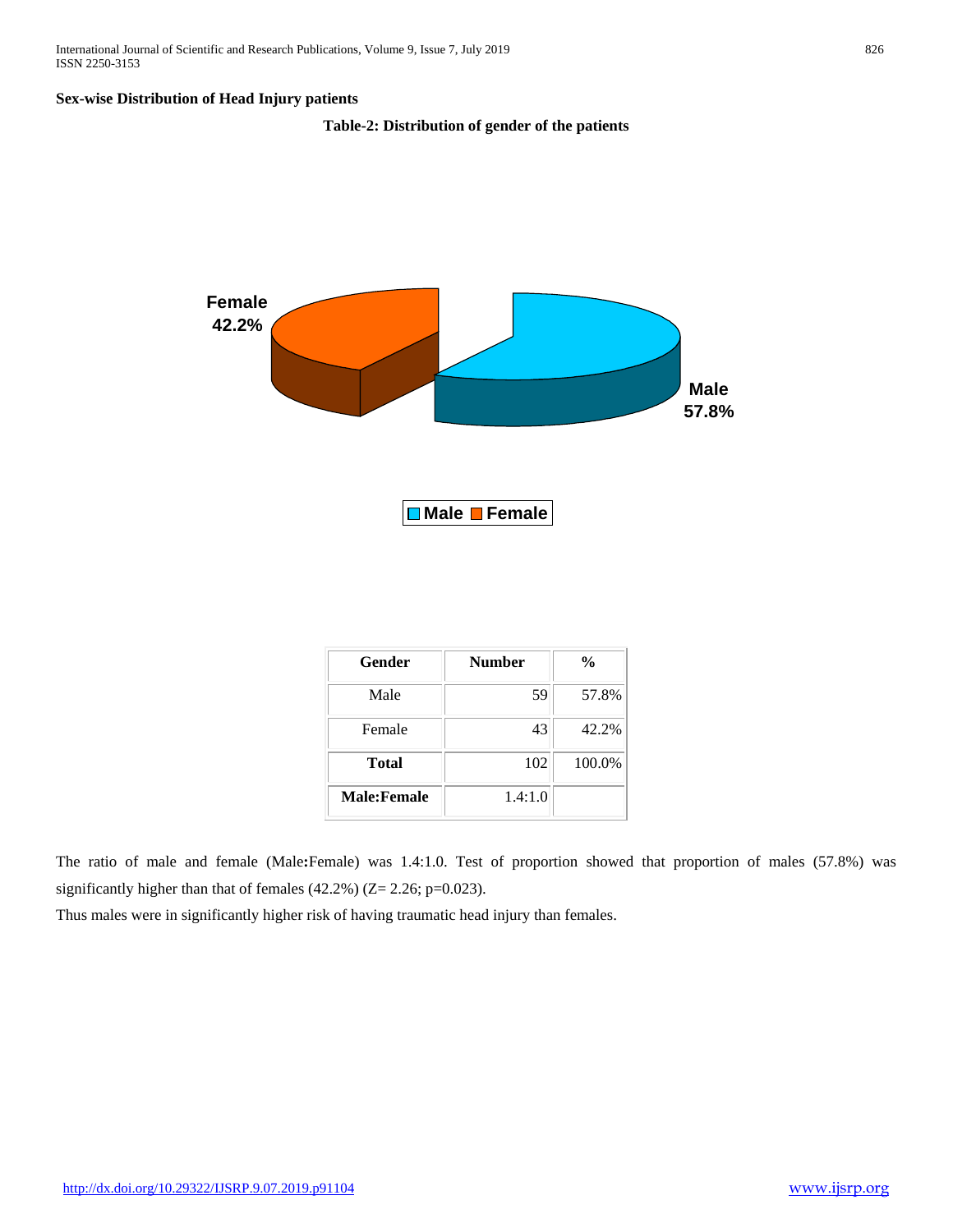# **Etiology of Head Injury**



**Table-3: Distribution of mode of Injury of the patients**

| <b>Mode of Injury</b>             | <b>Number</b>  | $\frac{6}{9}$ |
|-----------------------------------|----------------|---------------|
| <b>Bike accident</b>              | 44             | 43.1%         |
| <b>Fall during household work</b> | 20             | 19.6%         |
| Car accident                      | 16             | 15.7%         |
| Van accident                      | 6              | 5.9%          |
| <b>Physical Assault</b>           | $\overline{c}$ | 2.0%          |
| <b>Bicycle accident</b>           | 2              | 2.0%          |
| <b>Bus</b> accident               | 1              | 1.0%          |
| <b>Electrocution</b>              | 1              | 1.0%          |
| <b>Fall from Tractor</b>          | 1              | 1.0%          |
| <b>Fall from Bike</b>             | 1              | 1.0%          |
| <b>Fall from train (Railways)</b> | 1              | 1.0%          |
| <b>Fall from Tree</b>             | 1              | 1.0%          |
| <b>Hit by Cricket Ball</b>        | 1              | 1.0%          |
| <b>Hit by Truck</b>               | 1              | 1.0%          |
| <b>Fall from Rickshaw</b>         | 1              | 1.0%          |
| <b>Road Traffic Accident</b>      | $\overline{2}$ | 2.0%          |
| <b>Unknown</b>                    | 1              | 1.0%          |

**Mode of Injury**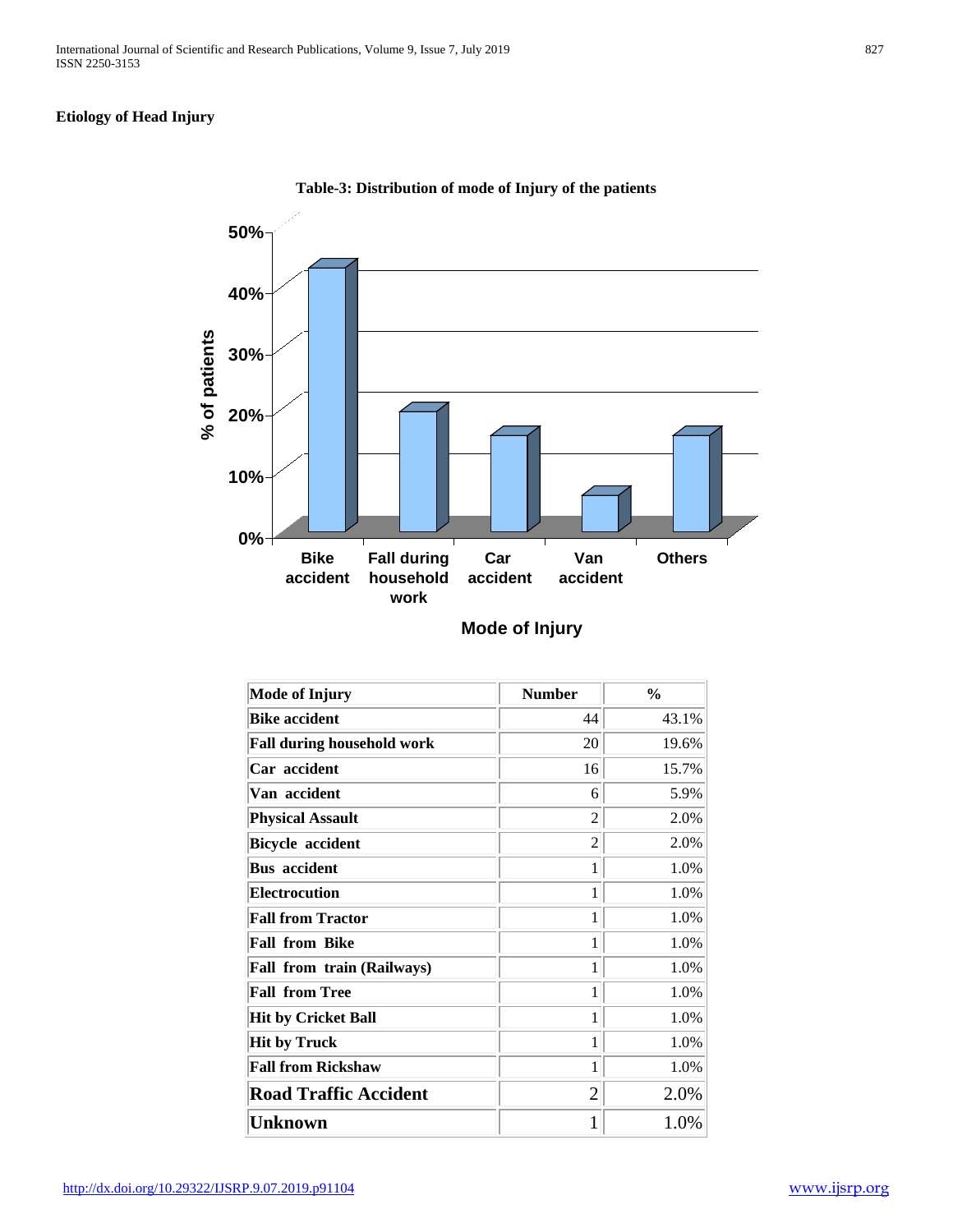| Total | $\Omega$ | 100.0% |
|-------|----------|--------|
|       |          |        |

Bike accident was the most cause of the traumatic head injury (43.1%) which was significantly higher (Z=3.58;p<0.0001).

### **Table-4: Distribution of Dysfunction rating scores (Neuro-cognitive Outcome)of the patients**

| <b>Dysfunction rating scores</b><br>(Neuro-cognitive Outcome) | <b>Number</b>    | $\frac{0}{0}$ |
|---------------------------------------------------------------|------------------|---------------|
| $20$                                                          | 85               | 83.3%         |
| >20                                                           | 17               | 16.7%         |
| Total                                                         | 102              | 100.0%        |
| Mean $\pm$ s.d.                                               | $19.01 \pm 2.35$ |               |
| <b>Median</b>                                                 | 18               |               |
| Range                                                         | $17 - 27$        |               |

The mean dysfunction score (mean  $\pm$  s.d.) of the patients was 19.01 $\pm$ 2.35 with range 17 – 27 and the median was 18.

Most of the patients (83.3%) had dysfunction score  $\leq 20$  which was significantly higher (Z=9.44;p<0.0001). However, 16.7% of the patients had dysfunction score>20.

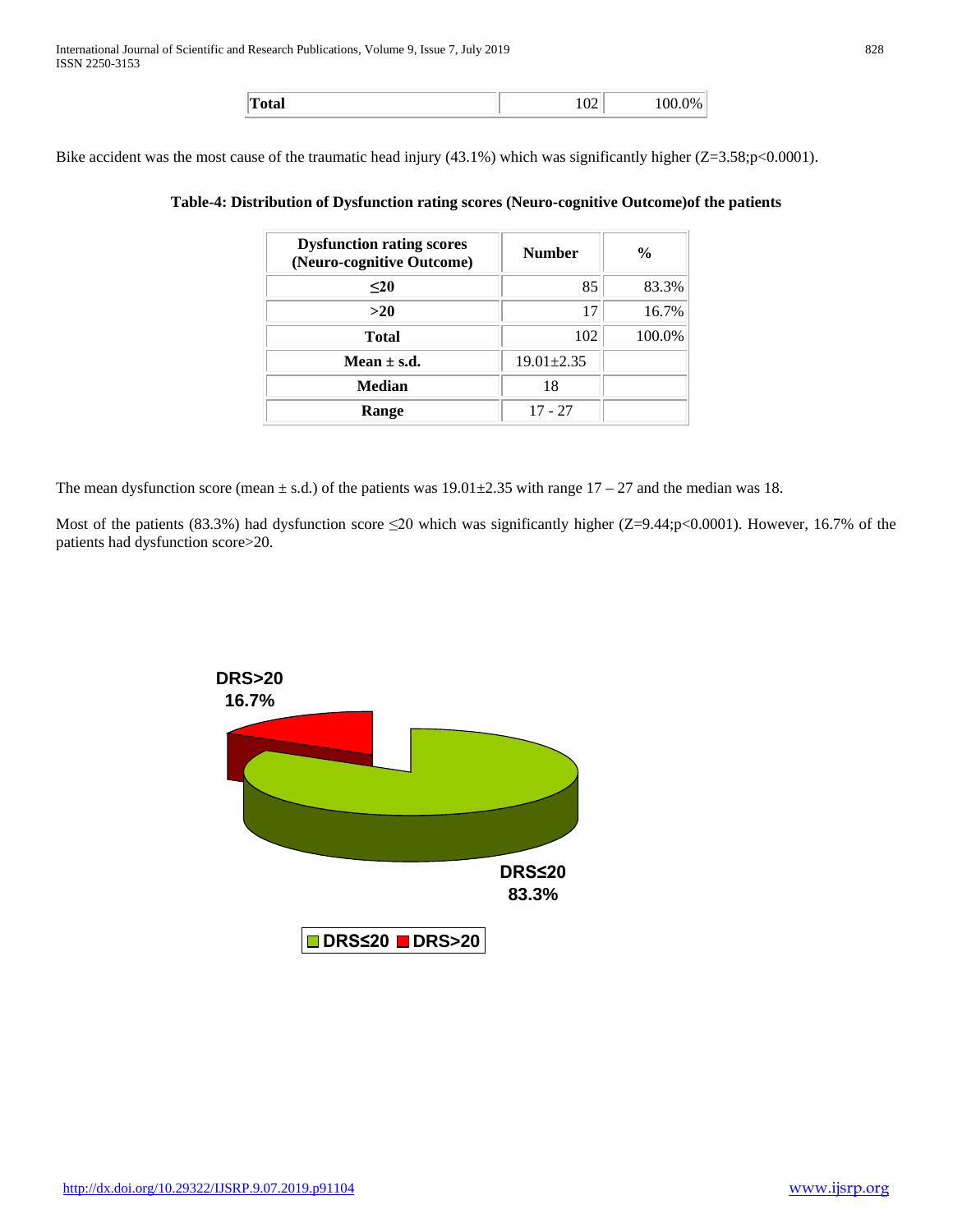#### **DISCUSSION-**

We have analysed distribution of TBI in various age groups, sex & mode of injury; its clinical outcome and neurocognitive outcome in relation to severity of brain injury.

ne of the striking findings from this review is that despite the relatively large volume of studies addressing functional outcomes and recovery following pediatric TBI, there are remarkably few studies with well defined and discrete severity groups, time points post injury, and age bands at the time of injury. This, in addition to the necessity for having descriptive statistical data to conduct a metaanalytic review, substantially reduced the number of studies that could be summarized. Nonetheless, data from available studies that met inclusion criteria were systematically summarized and reviewed in this paper, yielding empirically and clinically useful information regarding injury outcomes by neurocognitive domain at various defined time points post injury (cross-sectional studies), as well as the time course of recovery (longitudinal studies).

Studies of mild TBI included in the analyses showed few, if any, impairments in the neurocognitive domains reviewed at any time point, including postacute outcomes. This is consistent with previous literature (*Bijur*, Haslum, & Golding, 1990<sup>4</sup>; Satz et al., 1997<sup>5</sup>). Of note, however, there were some studies reporting substantial impairments in the mild TBI group, even at Time 3. For example, data from one study of a relatively younger TBI sample (2-7 years at injury and 5 years post injury) contributed effect sizes in the moderate to large range (with one exception) on four different paper and pencil measures of attention [\(Catroppa, Anderson, Morse, Haritou, &](https://www.ncbi.nlm.nih.gov/pmc/articles/PMC4064005/#R16)  Rosenfeld, 2007<sup>6</sup>). Conversely, a study of comparatively older children (6–15 years at injury and 3 years post injury) resulted in no notable differences between cases and controls (*Fay et al., 1994<sup>7</sup>*). Further, a large British cohort of mild head injury in children found no differences between cases and healthy controls or other nonhead injury orthopedic controls in any aspect of neurocognitive ability or behavioral functioning (*Bijur et al., 1990<sup>4</sup>*). Although most studies found no statistically significant effects of mild TBI on neurocognitive functioning as a group, some suggested that there may be a subset of children with mild TBI who show adverse outcomes in some domains. The inconsistencies across studies in the outcomes of mild TBI may be due to several factors.

#### **CONCLUSION**

The current study has shown clinical and neurocognitive outcomes in patients with mild and moderate TBI correlate wih the severity of Head injury.

#### **REFERENCES**

- 1. Sosin DM, Sniezek JE, Thurman DJ(1996) Incidence of mild and moderate brain injury in the United States, 1991. Brain Inj **10**:47-54.
- 2. Gururaj G. (2002) Epidemiology of traumatic brain injuries: Indian scenario, Neurol Res**24**:24-8.
- 3. Morley KI, Montgomery GW. The genetics of cognitive processes: Candidate genes in humans and animals. Behav Genet 2001; 31: 511–531. PMID: 11838530
- 4. Bijur PE, Haslum M, Golding J. Cognitive and behavioral sequelae of mild head injury in children. Pediatrics. 1990;86:337– 344
- 5. Satz P, Zaucha K, McCleary C, Light R, Asarnow R, Becker D. Mild head injury in children and adolescents: A review of studies (1970-1995) Psychological Bulletin. 1997;122:107–131.
- 6. Catroppa C, Anderson V. A prospective study of the recovery of attention from acute to 2 years following pediatric traumatic brain injury. Journal of the International Neuropsychological Society. 2005;11:84–98.